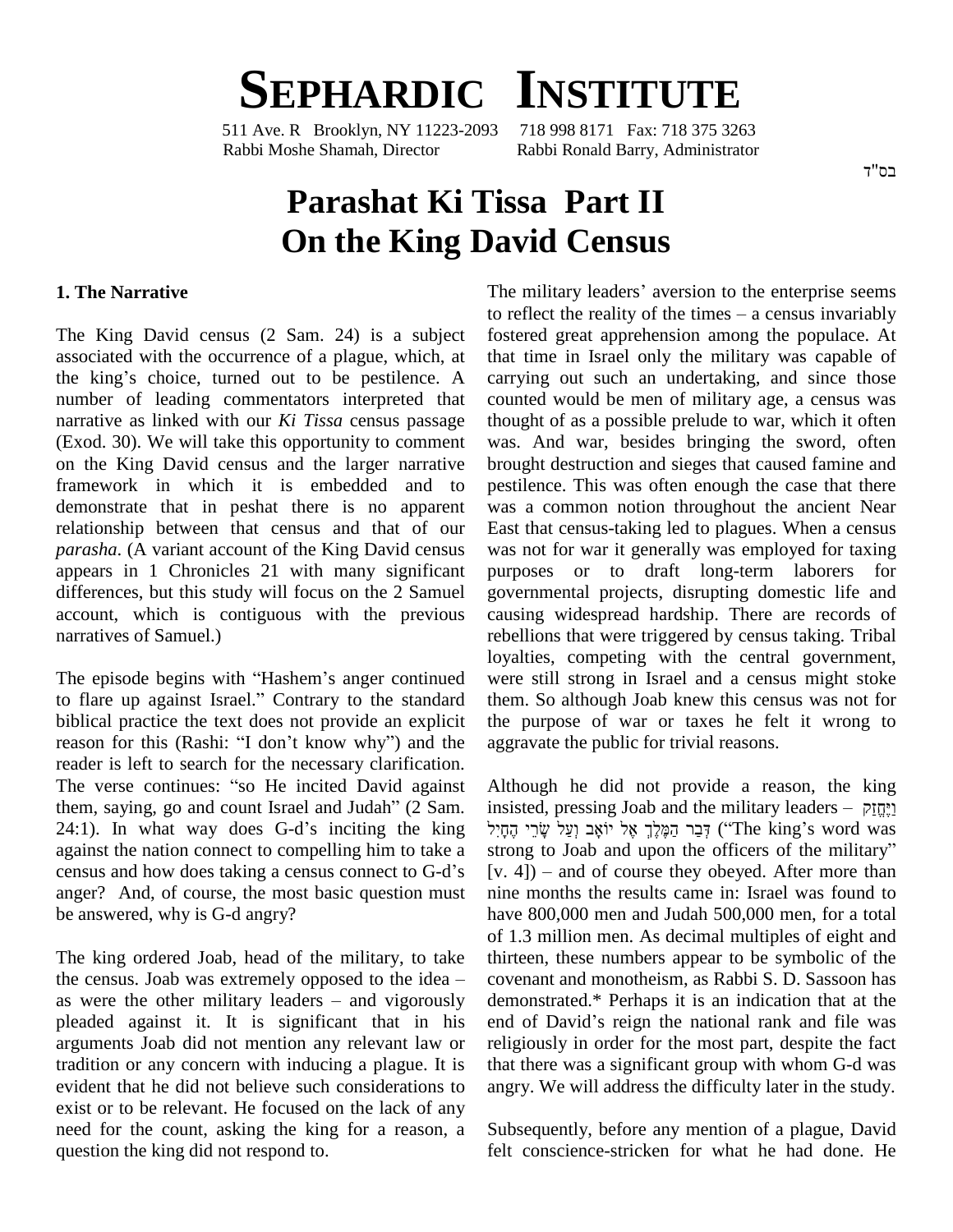confessed to G-d: "I have grievously sinned in what  $I = 2$ . have done, please remove the iniquity of Your confessed to G-d: "I have grievously sinned in what I 2. The have done, please remove the iniquity of Your servant, for I have acted foolishly"  $(v. 10)$ . But the The  $\alpha$ precise nature of his sin is not provided. Meanwhile, G-d grants the prophet Gad a message for the king. King Saul's bloody treatment of the Gibeonites (2) The next morning, without any mention of linkage to the census, the prophet presents David three possible scenarios of punishment with the instruction to choose book – appears to have been intended as a direct one. Either the land would be subject to seven years of famine (some variants read three), he would have to subject be in flight from his adversaries for three months or interventere would be three days of pestilence  $(\exists \exists n)$  in the vignet be in flight from his adversaries for three months or land. The king chose the latter because the people would then be totally in the hands of Hashem whose include short accounts of unusual exploits, David's mercies are great, while the other options would place the people in the hands of man (a famine is often the result of a siege).

As the plague raged, 70,000 in Israel fell. This decimal multiple of seven also appears to be a symbolic number, probably indicating elimination of the remnant of those refusing to accept covenantal standards, the "old guard," at whom Hashem was angry.\* At that point, apparently on the first day of the plague, Hashem intervened. While the angel was Clear<br>poised to strike Jerusalem, at the threshing floor of divin<br>Araunah the Jebusite – the site that eventually became prece poised to strike Jerusalem, at the threshing floor of divine<br>Araunah the Jebusite – the site that eventually became preced<br>the location of the Temple – G-d had compassion and stopped the angel from continuing.

In the following verse the king protested to G-d that it was he who had sinned and retribution should be cause, the king was informed – perhaps through the directed to him and his family; why were the people was he who had sinned and retribution should be cause<br>directed to him and his family; why were the people Urim<br>being struck? Although G-d's decision to end the and plague had already been made, David had not yet been aware of that fact and it was important that his statement be recorded, for it manifested a tremendous step forward on his part. These verses cannot be that g statement be recorded, for it manifested a tremendous American American Step forward on his part. These verses cannot be that explained as an instance of sequence reversal as G-d's (Jos decision is embedded in the previous context. It does explained as an instance of sequence reversal as G-d's (Jos<br>decision is embedded in the previous context. It does trans<br>appear that the 70,000 fallen played a role in G-d's supp renunciation of further retribution.

Gad instructed the king to establish an altar at the site. po The king purchased the site for fifty *shekalim*, made Gad instructed the king to establish an altar at the site. po<br>The king purchased the site for fifty *shekalim*, made nu<br>sacrifices, and the last words of the book are: "יַעֲחֲר ה' The king purchased the site for fifty *shekalim*, made nurtur sacrifices, and the last words of the book are: יַעֲתֵר ה'<br>יְאֶרֶץ וַתֲעֲצֵר הַמַּגֵּפָּה מֵעֲל יִשְׂרָאֵל public (\*) בְּאֶרֶץ וַתֵּעֲצֵר הַמַּגֵּפָה מֵעֲל יִש the land and the plague was terminated from upon צֵר הַמַּגֵּפָה מֵעַל יִשְׂרָאֵל<br>the land and the p<br>Israel'').\*\*

#### **2. The Previous Narrative**

The only other explicit instance of G-d's anger against The only other explicit instance of G-d's anger against<br>Israel manifest during David's reign was in relation to The only other explicit instance of G-d's anger against<br>Israel manifest during David's reign was in relation to<br>King Saul's bloody treatment of the Gibeonites (2 Sam. 21), a subject narrated shortly before our King Saul's bloody treatment of the Gibeonites (2<br>Sam. 21), a subject narrated shortly before our<br>account. Indeed, the census episode – which closes the Sam. 21), a subject narrated shortly before our account. Indeed, the census episode – which closes the book – appears to have been intended as a direct continuation of the Gibeonite story. Virtually all the subject matters dealt with in the two and one-third intervening chapters are presented as summary vignettes, celebrations and concluding items to the book that are not part of the narrative flow. They include short accounts of unusual exploits, David's book that are not part of the narrative flow. They song and his declaration of inspiration, the heroes associated with him and examples of their heroics. It seems possible that these particulars were placed where they are to allow the census story with its comforting ending to close the book. In any event, the careful reader expects to find a close connection between the Gibeonite narrative and the census story, especially as the latter began with the statement that "Hashem's anger continued to flare up against Israel."

Clearly, we should look for the cause of the further divine anger in sinful behavior manifest in that preceding narrative.

There we read that during David's reign Hashem brought a famine to the land for three consecutive years. Upon seeking word from Hashem as to its brought a famine to the land for three consecutive<br>years. Upon seeking word from Hashem as to its<br>cause, the king was informed – perhaps through the years. Upon seeking word from Hashem as to its<br>cause, the king was informed – perhaps through the<br>Urim and Thummim – that it was "because of Saul and the house of bloodguilt, for he had killed the Urim and Thummim – that it was "because of Saul<br>and the house of bloodguilt, for he had killed the<br>Gibeonites" (2 Sam. 21:1). In his zealotry for Israel, Saul had sought to exterminate this last remnant of the Amorites, violating the oath Israel had sworn to them that guaranteed them that they may live among Israel Amorites, violating the oath Israel had sworn to them<br>that guaranteed them that they may live among Israel<br>(Josh. 9). The widespread retribution for Saul's transgression was probably due to the widespread support he was given for his policy of eliminating the Gibeonites. Although a king may ultimately determine support he was given for his policy of eliminating the<br>Gibeonites. Although a king may ultimately determine<br>a nation's policy, his decision invariably reflects the position of the national leadership, which generally nurtures as well as represents the disposition of the public. This is especially the case in a matter such as the campaign against the Gibeonites. G-d's delay in public. This is especially the case in a matter such as imposing the retribution on the Israelites was probably attributable to His patience, giving the transgressors time to reconsider their ways.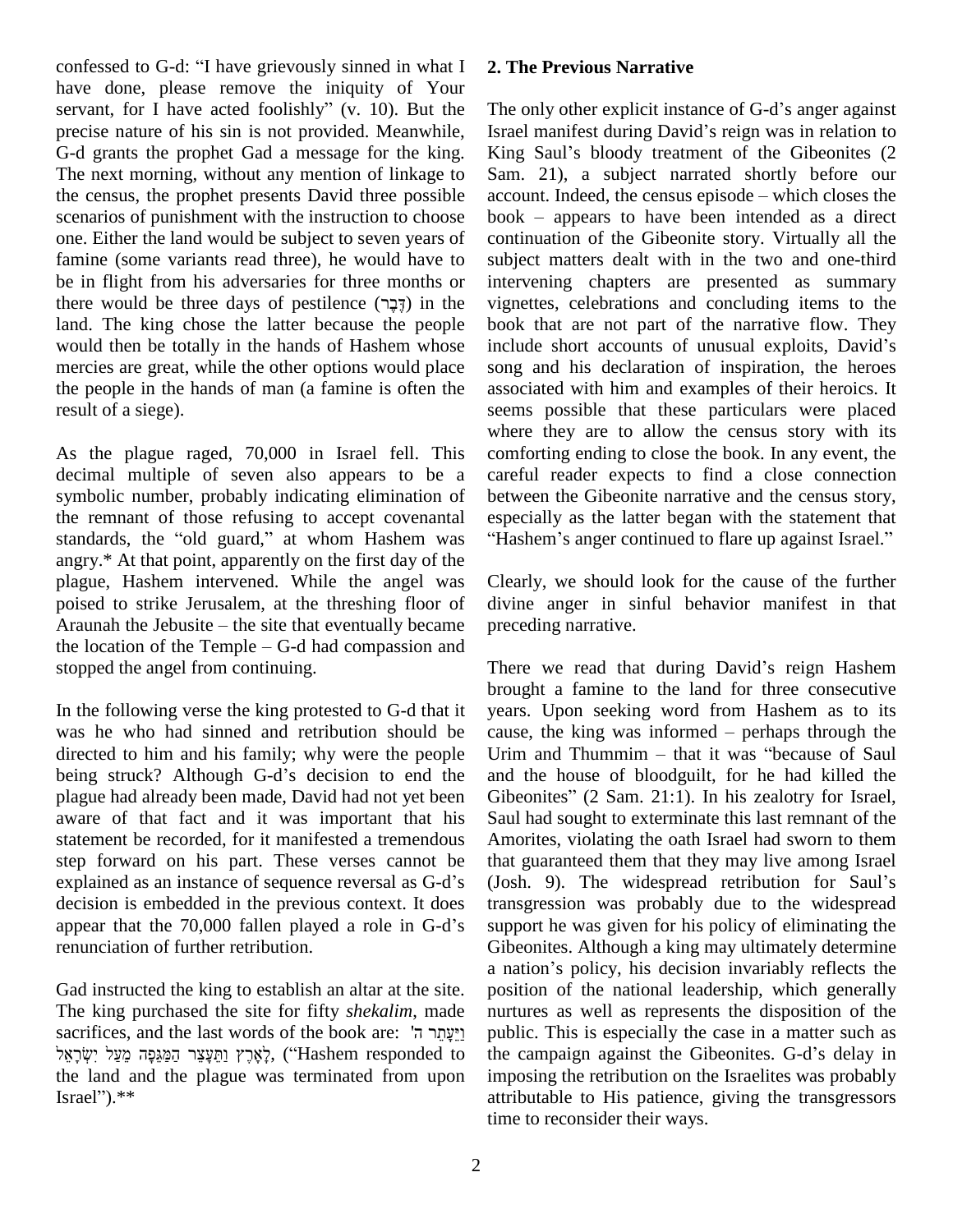In any event, David understood that G-d's termination of the famine was dependant on coming to terms with the Gibeonites. Accordingly, he asked the Gibeonites how Israel might atone for the sinful treatment that had been meted out to them. They responded that they the Gi<br>had no interest in material compensation but they did<br>have one demand. They requested that seven of Saul's In the had no interest in material compensation but they did have one demand. They requested that seven of Saul's descendants be "given" to them for public execution by impalement at the former king's ruling center  $(2)$ Sam. 21:6). The number seven was probably chosen as symbolic of a full measure, in accordance with contemporary norms.

David consented, apparently promptly. The narrative does not record any protest or attempt to negotiate a more moral resolution. He handed over two sons and five grandsons of Saul to the Gibeonites, who executed them by public impalement. (The cynical Rabb<br>may have thought that David readily agreed because Rabb<br>he thus performed – in what might technically be be up may have thought that David readily agreed because Rabb<br>he thus performed – in what might technically be be up<br>construed to be a "legal" manner – the deadly practice Heav of other kings, which he had previously foregone. This action would almost certainly preclude the to the of other kings, which he had previously foregone. chief<br>This action would almost certainly preclude the to the<br>possibility of a previous king's heirs reclaiming the withi kingdom.)

Many months later the king was informed that the plain impaled individuals had not been buried and were as fo being protected from scavengers by Saul's concubine, was f impaled individuals had not been buried and were the mother of his two executed sons. David had the bones of Saul and Jonathan his son, as well as the the q<br>seven impaled, respectably interred in their ancestral power<br>tomb. The last words of the passage state, יֵיצֶתֵּר אֱלֹקִים seven impaled, respectably interred in their ancestral po ven impaled, respectably interred in their ancestral power<br>mb. The last words of the passage state, וַיֵּעֲתֵר אֱלֹקִים fulfilli<br>G-d responded to the plea of the land streng tomb. The last words of the passage state, וַיֵּעֲתֵר אֱלֹקִים [fulfil]<br>לְאֶרֶץ אֲחֲרֵי כֵן ('G-d responded to the plea of the land streng afterwards''), words similar to those employed at the the fa end of the census narrative (2 Sam. 24:25), if slightly וּמִידֵי פִּּשׁוּטוֹ, ("Scripture does not depart from its less comprehensive.

David's behavior is most difficult to understand. A human court is prohibited from putting to death children for the sins of their father and of course of their grandfather or of anybody else (Deut. 24:16), and a king is likewise so restricted (2 Kgs. 14:6). Some commentators conjecture that those put to death David and a king is likewise so restricted (2 Kgs. 14:6). Why Some commentators conjecture that those put to death David<br>were active in Saul's administration and may have that  $\epsilon$ participated in the smiting of the Gibeonites. But the grandchildren must have been very young at the time and that consideration could not have played a role. Moreover, David spared Mephibosheth, son of Jonathan, because of his own personal commitment to Jonathan. Mephibosheth  $-$  lame in both legs (2 Sam.

 $9:13$ ) – was five years old when Saul and Jonathan died (4:4) and surely did not participate in the atrocities. He would not have needed to be spared if those put to death had participated in the smiting of the Gibeonites.

In the Talmud (*b*. *Yebam*. 79a), it is assumed that David tried to appease the Gibeonites but they insisted on the executions. He then received directives via the Urim and Thummim concerning each of the seven to comply with the Gibeonite request. Of course, the absence of any mention of such a critically important explanation in the biblical text indicates it was not proffered as peshat.

Regarding the question as to how children were put to death for their father's sin, in that talmudic passage Rabbi Hiya the son of Abba stated in the name of death for their father's sin, in that talmudic passage<br>Rabbi Hiya the son of Abba stated in the name of<br>Rabbi Johanan: "It is preferable that an item (אוֹת אֲחֵת) be uprooted from the Torah than that the name of Heaven be desecrated in public." The nation's chieftains had made a sacred oath by Hashem's name Heaven be desecrated in public.<sup>3</sup> The nation<sup>3</sup> She uprooted from the Torah than that the name of Heaven be desecrated in public.<sup>3</sup> The nation<sup>3</sup> She to the Gibeonites that they would be allowed to live within Israel and they violated the oath! However, this extreme explanation is an aggadic statement, part of a larger aggadic passage, which runs counter to the plain meaning of the text. Perhaps we may explain it as follows. Since by talmudic times there no longer was fear that innocent children would be put to death for the sins of their fathers, Rabbi Hiya may have used the question and textual opportunity to formulate a<br>powerful statement to reinforce the importance of<br>fulfilling one's oath. It often was necessary to powerful statement to reinforce the importance of fulfilling one's oath. It often was necessary to strengthen people's commitments to their pledges in fulfilling one's oath. It often was necessary to strengthen people's commitments to their pledges in the face of difficulties to do so. But as אין מקרא יוצא straightforward meaning"), we must assume that David himself made the decision to put the seven to death, as stated (2 Sam. 21:6).

### **3. In Answer to the Question**

Why was G-d still angry at Israel? Why did He incite<br>David against them? Some commentators conjecture<br>that even after satisfaction of the Gibeonites' request a David against them? Some commentators conjecture significant portion of the Israelite populace did not internalize the message and may still have identified with Saul's campaign of "ethnic cleansing." But such an explanation has no basis in the text. Moreover, in stating that G-d incited David against them, the text implies that David also had sinned.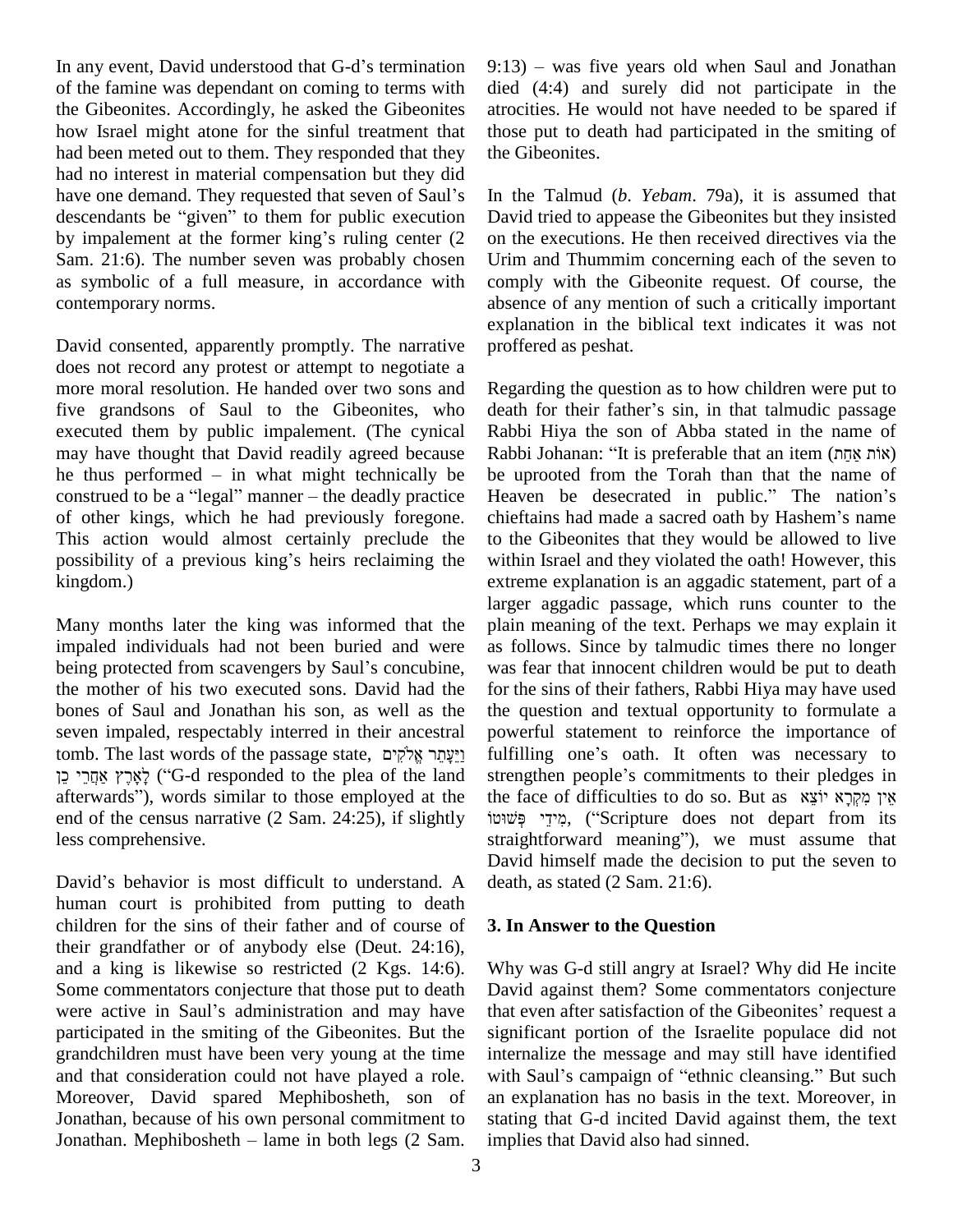The Gibeonite narrative points to two major failings Ano The Gibeonite narrative points to two major failings Anoth<br>besides Saul's transgression: David's decision to Under accede to the request to put innocent people to death and the lack of protest from the leaders. When it came to the matter of the census, Joab and the military leaders protested vigorously, but regarding the to the matter of the census, Joab and the military himse<br>leaders protested vigorously, but regarding the David<br>gathering of seven of Saul's innocent descendants and counter delivering them to the Gibeonites for execution the this we<br>leaders had been silent. David should have refused the<br>Gibeonites' request, insisting that lives of human The F leaders had been silent. David should have refused the beings are sacrosanct and cannot be taken for the sins of their father, and some other means of atonement would have to be found. He knew how to stand firm when he wanted to as illustrated in the census narrative. to intentionally seek Israel's harm, but that it moved

After the executions G-d responded to the land and terminated the famine despite His extreme dissatisfaction with the behavior of the king and the terminated the famine despite His extreme<br>dissatisfaction with the behavior of the king and the Howe<br>leaders. After all, Saul's sin was no longer hanging asserti over the nation, unrequited. The innocent Gibeonite leaders. After all, Saul's sin was no longer hanging assertiover the nation, unrequited. The innocent Gibeonite immed<br>blood was "atoned" for, the Gibeonites no longer had namel a claim against Israel, and the land was redeemed from that transgression. The famine ended, but a new sin was now on the scene and G-d remained angry at angry. Furthermore, the words in the text, "so He Israel.

## **4. General Discussion**

The Ralbag asked: If G-d incited David against the David's heart, thus assuring that he would take the nation to take a census, how could Scripture later state The Ralbag asked: If G-d incited David against the David nation to take a census, how could Scripture later state central He punished David for it  $-$  the king was not responsible, as he was not acting with free will! His Was<br>first answer is that we should not take "Hashem articu<br>incited David against them" as describing the the k that He punished David for it – the king was not<br>responsible, as he was not acting with free will! His Was the pl<br>first answer is that we should not take "Hashem articulation first answer is that we should not take "Hashem articulation of his opposition to the census as well as incited David against them" as describing the king's subsequent expressions of regret make no proximate cause of the k understood in a general sense, based on the fact that G-d is the prime cause of all that exists, with no need to postulate that G-d compelled the king to act as he did.

But why should such an expression be employed just eit to<br>But why should such an expression be employed just eit<br>here? Some explain that David's persistence against wi the passionate and unanimous advice of his senior leaders for what obviously must have been trivial, personal reasons to take the census (not even plague. Saadia Gaon's conclusion that the plague did mentioned in the text), was so inexplicable that it was not personal reasons to take the census (not even plagementioned in the text), was so inexplicable that it was not attributed to G-d having incited him. It is the Torah's base way to describe a decision deemed bizarre by normal<br>standards. Some interpret the phenomenon of G-d<br>hardening Pharaoh's heart in the face of all that was cens standards. Some interpret the phenomenon of G-d going on with the plagues in this manner.

Another formulation views the matter as follows: Under the peacetime circumstances that then prevailed, a national census would not normally have been undertaken. Not only the leaders, but David<br>himself would have opposed it. Hashem put in<br>David's heart a strong desire for a census to himself would have opposed it. Hashem put in counteract the overwhelming indications against it, in this way restoring his free will.

The Ralbag's preferred answer is that there is an ellipsis in the verse and the statement should be The Ralbag's preferred answer is that there is an ellipsis in the verse and the statement should be assumed to be, "David's heart incited him," telling him to take the census. Not that his heart incited him assumed to be, "David's heart incited him," telling<br>him to take the census. Not that his heart incited him<br>to intentionally seek Israel's harm, but that it moved him to do something for whatever reason that would be negative for the people.

However, considering that the chapter begins with the assertion of Hashem being angry at Israel and immediately follows with an apparent consequence, namely, that He incited David at Israel, the above answers appear inadequate and strained. The simple reading is that G-d incited David because He was still answers appear inadequate and strained. The simple reading is that G-d incited David because He was still angry. Furthermore, the words in the text, "so He incited David against them, saying, go and count angry. Furthermore, the words in the text, "so He<br>incited David against them, saying, go and count<br>Israel and Judah" (2 Sam. 24:1) are too full and detailed for the other explanations and indicate a<br>straightforward interpretation: G-d manipulated<br>David's heart, thus assuring that he would take the straightforward interpretation: G-d manipulated census.

Was the plague a result of taking the census? Joab's articulation of his opposition to the census as well as Was the plague a result of taking the census? Joab's<br>articulation of his opposition to the census as well as<br>the king's subsequent expressions of regret make no mention of a law or custom against it. Neither is there any hint of a necessary atonement rite that was supposed to have accompanied it. When Gad announced the coming plague, as well as when it arrived, there was not any mention of it being related to the census. Had there been any violation of a law, either Gad or the other prophet who often interacted with the king, Nathan, would have been expected to caution him or reprimand him. And Gad conversed<br>with the king extensively during the course of the<br>plague. Saadia Gaon's conclusion that the plague did with the king extensively during the course of the not result from taking the census is surely solidly based in the text.

That the king's conscience troubled him after the census and that he sincerely beseeched Hashem to forgive him does not prove that the census or the